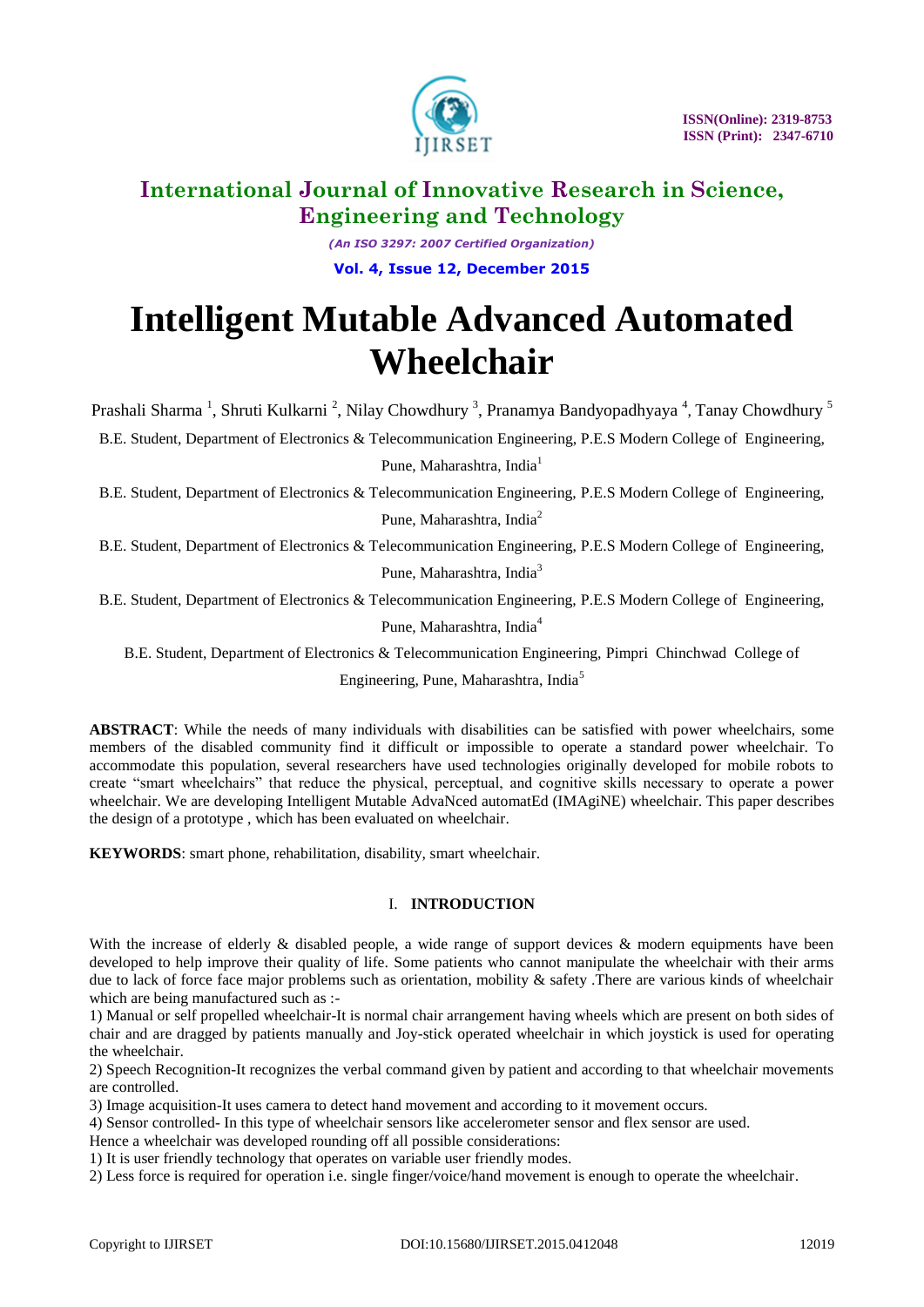

*(An ISO 3297: 2007 Certified Organization)*

#### **Vol. 4, Issue 12, December 2015**

### II. **LITERATURE SURVEY**

(a) Alex Dev, Horizon C Chacko (2011) used EOG to control the wheelchair locomotion. A pair of electrodes is placed horizontally to left and right Eye. If the eye is moved from the centre position towards one electrode, a potential change occurs between the electrodes. Due to the changes in the potential the wheelchair can be controlled.

(b) Sangmeshwar S. Kendre (2010) used Voice control system to control the locomotion of the wheelchair. They store the default commands in the PIC IC (micro controller) by the usage this commands the wheelchair can move. Change in the words restricts the wheelchair movement.

(c) Chun Sing Louis Tsui, Pei Jia (2008) used EMG control for wheelchair locomotion. They used eyebrow muscle activity to obtain required signal. By using the signal the wheelchair movement has been controlled.

(d) S.Tameemsultana and N. Kali Saranya (2011) used head and finger movement for wheelchair locomotion. In finger movement they use flex sensor, placed on the finger. It is an analog resistor usually in the form of strip long variable resistance. Due to the bending of finger the resistance varies which controls the locomotion of the wheelchair. Bending the sensor at one point more than 90 may permanently damage the sensor which is a main drawback. The system already existing for the physically challenged person controlled by other different technologies has some defects:

- In Eye ball sensor they use infra red sensor to control the wheelchair where continuous fall of IR radiation in the eye causes irritation to the patient (Alex Dev, Horizon C Chacko and Roshan Varghese, April, 2012, ISBN.)
- In voice control the person must use the exact commands only to control the movement. Change in the words restricts the wheelchair movement (Manuel Mazo, 1995). All the electronic system and also the philosophy for functioning has been sufficiently refined to attain the subsequent performances:
- To ensure easy, comfortable driving.
- To reply to the speed requirements for a system of this kind (maximum speeds of up to three  $m/s$ ).
- To be simply adaptable to any kind of commercial wheelchair chassis.
- To ease learning to handle the chair and getting most potency.
- To ensure much constant speeds, to an oversized extent independently of the characteristics of the surface over that the wheel chair is moving (greater or lesser roughness of the ground and also slope of same) and the weight of the person using it.

### III. **SCOPE OF RESEARCH**

Cases of patients on wheelchair are just not limited to paralysed patients. The user can be combination of paralysis, blindness, hands and legs fractured, musculoskeletal issues, balance problem, neurological issues, genetic disorders or Amputated legs and hands wherein the existing market products fail to resolve all the issues that reduce the physical, perceptual and cognitive skills necessary to operate a wheelchair.

Keeping in mind our aim of helping patients in all aspects, study was conducted to determine how to collaborate easy functioning wheelchair with low cost. Hence a wheelchair was developed rounding off all possible considerations to get a complete package of simple design, low cost and user friendly operations.

- The self propelled part of conventional wheelchair was removed and replaced by smart features. The joystick operative mode was replaced by touch mode wherein user can navigate by giving touch inputs to a smart phone.
- The wheelchair consists of gesture based movement which counters various forms of paralysis or if the patient is unable to control the chair with fingers.
- The third mode is voice incorporated for patients who are physically disabled or have musculoskeletal problems.
- For patients who are blind or have neurological issues, computer controlled mode is available wherein a host computer monitors all the movement of chair. The location of chair with visuals is obtained through smart phone/camera mounted on chair. Also if patient falls ill suddenly while travelling; the location of patient along with his position is sent through GSM to emergency smart phone and PC mode can be enabled just by pairing up with the required id and patient can be taken to a safe place.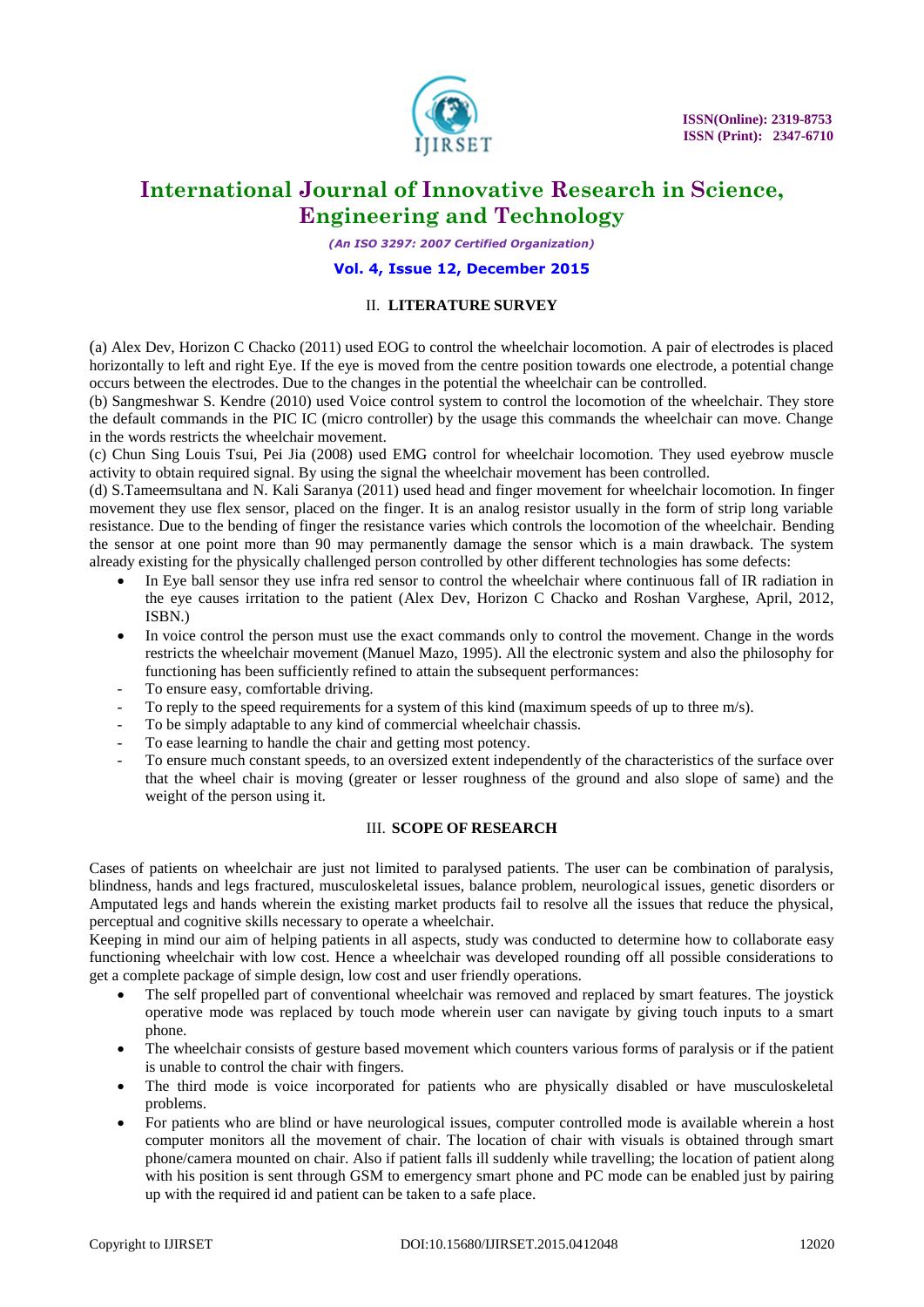

*(An ISO 3297: 2007 Certified Organization)*

#### **Vol. 4, Issue 12, December 2015**

- Unlike all wheelchair products in market, this wheelchair does not just travels on flat, rough or slopes. It has reliable mechanism to climb/de-climb stairs without any effort by user or external human. This wheelchair is robust enough to carry the user through urban as well as rural pathways overcoming all types of obstacles.
- The wheelchair consists of three modifiable positions which includes chair position, bed position  $\&$  relax position. The bed position helps the patient"s burden to be reduced while being shifted from wheelchair to bed while sleeping; or incase there is bed shortage at paraplegic centre's. The chair position is the conventional position while relax position is for user"s comfort to read books, watch TV, etc. A timely medication reminder facility is also made available for patient's personal health care.

The smart phone technology has significantly affected the lives of human and hence this technology has been implemented as an integral part of this wheelchair as smart phones are available with at least 4.77 billion members across the globe. Smart features have been included to counteract various difficulties faced by a conventional wheelchair user. Overall this wheelchair system can prove to be beneficial for all grades of people in all fields relating to military, hospitals, paraplegic centre"s or even domestically or during disastrous situations like earthquake thereby making a patient totally self-reliant and self-dependent with high reliability, comfort, care, assistance & optimal low cost.

# IV. **PROPOSED METHODOLOGY**



Fig. 1. Mechanical Design (a) Chair dimension (b) Centre bogie (c) Rear fork (d) Front fork. The original design details of mechanical section of the wheelchair with dimensions in centimetre representation. Fig. 1. (a) is the chair design showing details about back rest, legs of the chair, arm rests, leg support and base rest along with rigid position rod (black) to configure the chair to desired position. Fig. 1. (b),(c),(d) shows the construction details of stair climbing base section of the wheelchair. Installation of these individual sections on a common platform proves to be the base of the chair. The motorized wheels are attached to the circular slots in these sections.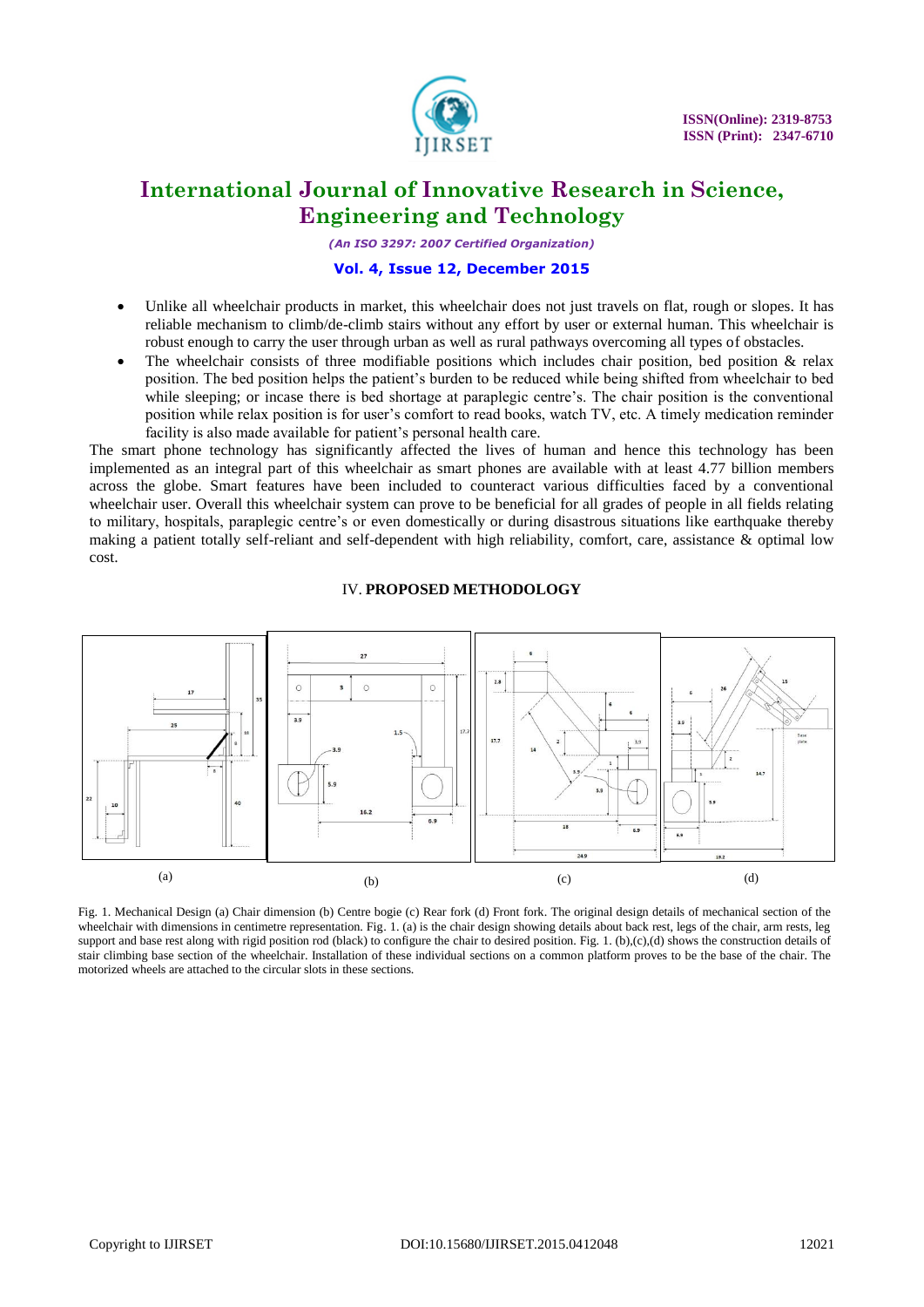

*(An ISO 3297: 2007 Certified Organization)* **Vol. 4, Issue 12, December 2015**



Fig. 2. Main Block Diagram. The controller used is ATMEGA16. For touch/gesture control, a user smart phone is used which is wirelessly interfaced to slave Bluetooth module feeding input to controller. For voice control, a user smart phone is used as input device. The Dual tone multiple frequency decoder is used to decode the voice commands and fed to controller. For PC/laptop control, a computer is used along with a 2.48 GHz RF transmitter to send commands to a RF receiver attached to the controller. To propagate the controls to the wheels there is interfacing between controller and motors via motor driver unit (L298N).

Description:

- The basic structure of our project consists of microcontroller, motor driver, smart phone, PC/Laptop, power supply and motors. The main aim of this project is construction of wheelchair having a direction control through voice commands, touches or hand gesture.
- The touchpad comprises a smart phone. When pressure is applied to the capacitive screen of smart phone, an XY co-ordinate location is produced and transmitted with Bluetooth available on smart phone to Bluetooth module (HC-05) available on wheelchair and the wheelchair will move in the desired direction.
- A change in location of the pressure will result in a corresponding change in direction .The touchpad also has a neutral or no movement point which will ensure efficient braking. This is very helpful for paralysed and physically challenged people.
- Similarly, voice commands can be used as input to a decoder which converts a particular frequency of voice into digital bits for controller to process it and take desired action. Using voice operative mode the user can operate the wheelchair using pre-decided voice commands. The voice commands will be transmitted via Bluetooth available on smart phones.
- In hand gesture mode the user will be able to manipulate the wheelchair using hand movements. This is achieved by using accelerometer sensor available on smart phone which are used for gesture gaming.
- The data, as above, will be transmitted via Bluetooth. In automatic mode, the wheelchair is controlled by a host PC to traverse the route. This is very helpful to navigate in places such as home or where user is fully paralysed. This feature can also be efficiently used if the patient feels ill and cannot regulate the wheelchair himself/herself. The patient will thereby be leaded to his/her home or paraplegic centre safely.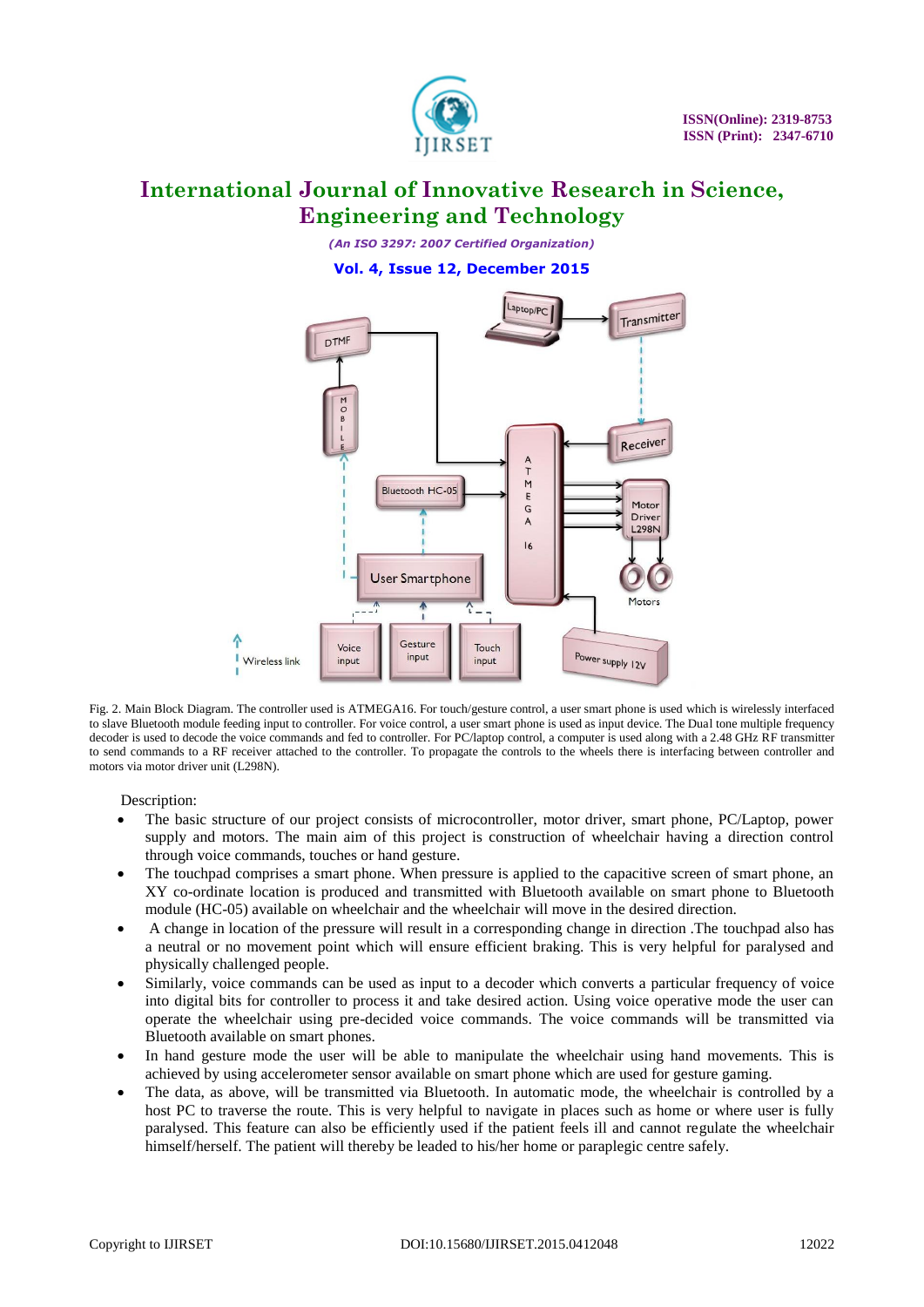

*(An ISO 3297: 2007 Certified Organization)* **Vol. 4, Issue 12, December 2015**



Fig 3. Simplified schematic of PC mode consisting of 2.48 GHz receiver attached to pins 9(RESET), 10(VCC), 11(GND), 14(RXD), 15(TXD). Motor driver is attached to pins 1(B0), 2(B1), 3(B2), 4(B3), 40(A0), 39(A1), 38(A2), 37(A3), 36(A4), 35(A5), 34(A6), 33(A7) of ATMEGA16.



Fig 4. Simplified schematic of touch/gesture mode consisting of Bluetooth attached to pins 9(RESET), 10(VCC), 11(GND), 14(RXD), 15(TXD). Motor driver is attached to pins 1(B0), 2(B1), 3(B2), 4(B3), 40(A0), 39(A1), 38(A2), 37(A3), 36(A4), 35(A5), 34(A6), 33(A7) of ATMEGA16.



Fig. 5. Hardware Schematic. The controller ATMEGA16 is the main processing core of the circuit. Standard digital biasing (+5V) is applied to the controller for its proper operation. Serial communication is achieved by interfacing to pins 14 (RXD) and 15 (TXD) of ATMEGA16. L298N is a high voltage, high current dual full-bridge driver designed to accept standard TTL logic levels and drive loads such as DC motors. The L298N consists of protection diodes for blocking reverse current to flow back and damage the source. The motors used are 12V DC motors rated at peak (maximum) current of 2 Amperes with no load torque of 6 kg-cm.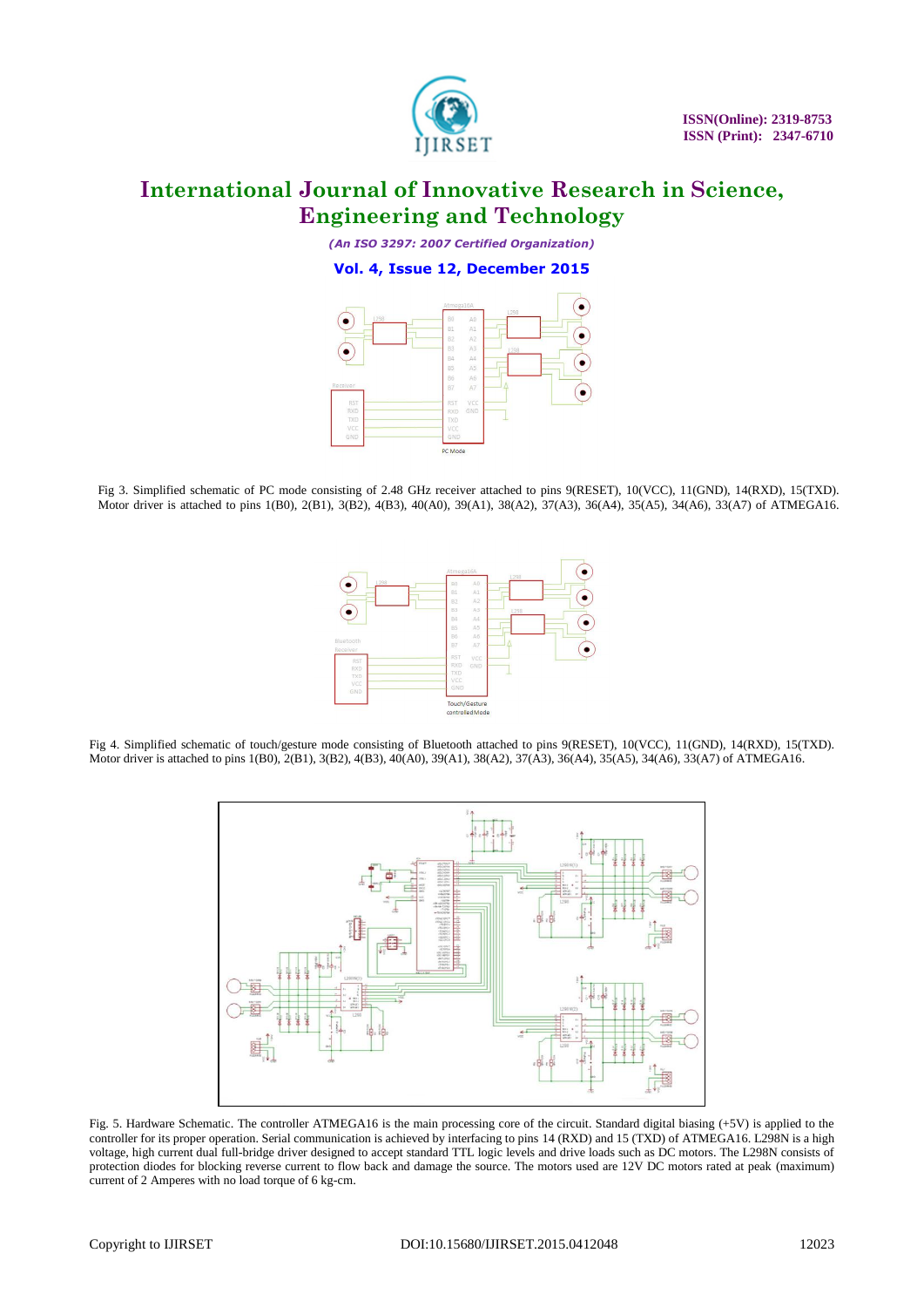

*(An ISO 3297: 2007 Certified Organization)*

#### **Vol. 4, Issue 12, December 2015**

#### V. **EXPERIMENTAL RESULTS**

- 1. According to the structural design and mechanism the wheelchair is able to climb stairs and trespass small obstacles like stone, pot holes etc. easily. As per the height adjustment mechanism, user should be able to adjust height manually whenever it is required.
- 2. In touch mode when an input is given from an smart phone, the Bluetooth module available on wheelchair will receive the input and the wheelchair will move in the desired direction. A change in location of the pressure will result in a corresponding change in direction .The touchpad also has a neutral or no movement point which will ensure efficient braking. This is very helpful for paralysed and physically challenged people.
- 3. In personal computer/laptop mode, inputs are given from PC through an application installed on a computer. The receiver attached to the wheelchair will receive the inputs and the chair will move in the desired direction. If "w" or 8 on keyboard is pressed then wheelchair will move forward, if "6" or "d" is pressed then wheelchair will move right, if "4" or "a" is pressed then wheelchair will move left, if "2" or "s" is pressed then wheelchair will move backwards, if 's' or  $\cdot$ 5' is pressed then wheelchair will stop. Also it can be controlled with the help of mouse movement in the desired direction. This feature will help efficiently if the patient feels ill and cannot regulate the wheelchair himself/herself. The patient will thereby be leaded to his/her home or paraplegic centre safely by monitoring in-charge.
- 4. In gesture mode when an input is given from a smart phone, the Bluetooth module available on wheelchair will receive the input and the wheelchair will move in the desired direction. When phone is tilted forward the wheelchair will move forward, if left tilt is given the wheelchair will move left and so on.
- 5. Similarly, voice commands will be used as input to a decoder (DTMF) which converts a particular frequency of voice into digital bits for controller to process it and take desired action. Using voice operative mode the user will be able to operate the wheelchair using pre-decided voice commands. The voice commands will be transmitted via Bluetooth available on smart phones.



Fig. 6. Implemented Prototype (a) Top view of wheelchair (b) Side view of wheelchair (c) Front view of wheelchair (d) Base of wheelchair. The final implemented wheelchair as per the constructional details. The wheelchair base, as shown in Fig. 6. (d) is separable with the chair for easy maintenance. The common platform integrates all the sections as well as provides support to the chair.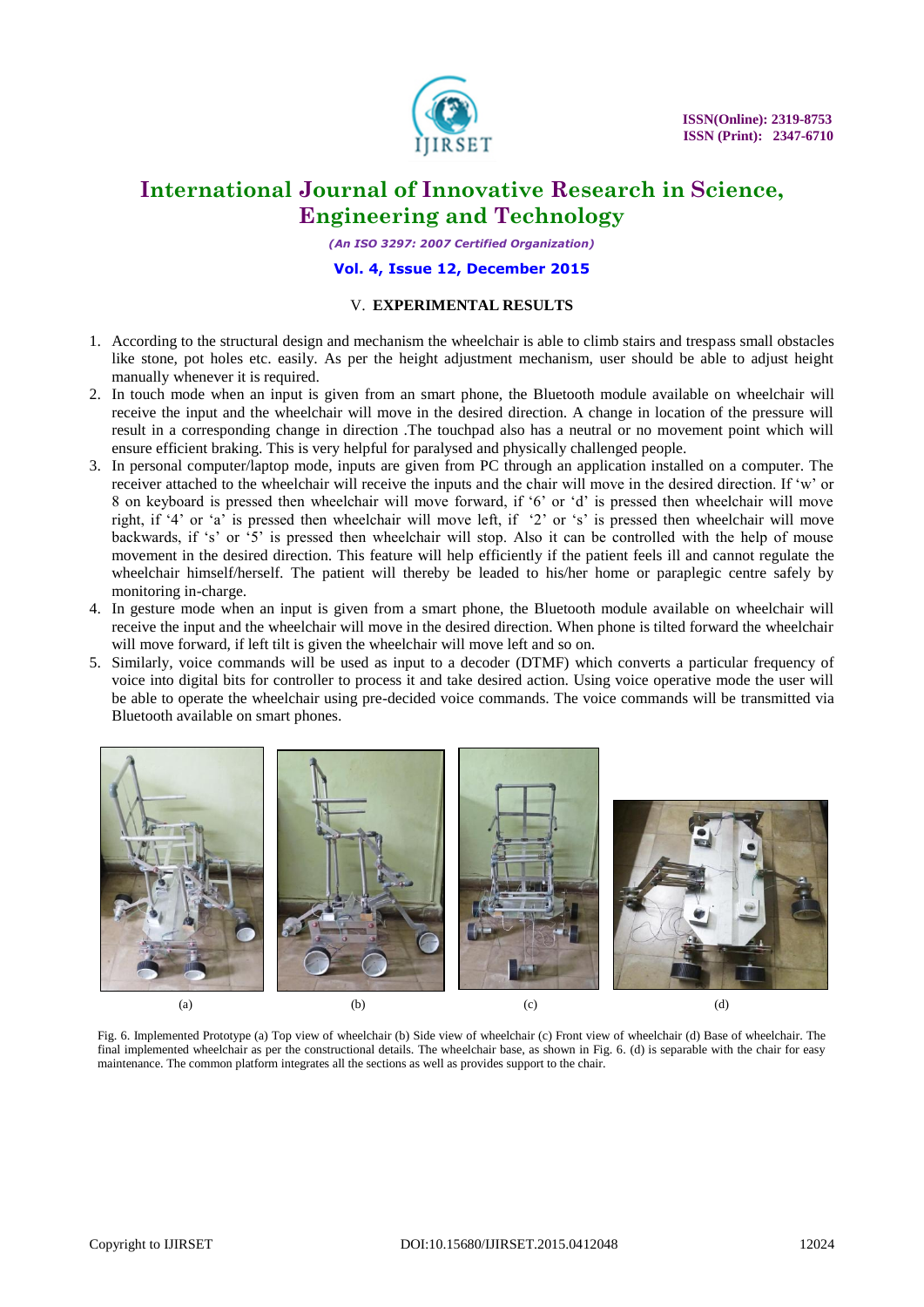

*(An ISO 3297: 2007 Certified Organization)*

### **Vol. 4, Issue 12, December 2015**

| <b>LOGIC</b> | <b>ACTION</b> |  |  |  |
|--------------|---------------|--|--|--|
| 00           | Stop          |  |  |  |
| 10           | Clockwise     |  |  |  |
| 01           | Anticlockwise |  |  |  |
| 11           | Force stop    |  |  |  |

Table 1. Standard logic levels provided to L298N and corresponding responses in the form of direction of movement of the motor. Logic "0" denotes 0V and logic "1" denotes +5V.

| <b>ACTION</b>     |    |    | MOTOR1   MOTOR2   MOTOR3   MOTOR4   MOTOR5   MOTOR6 |    |    |    |
|-------------------|----|----|-----------------------------------------------------|----|----|----|
| <b>FORWARD</b> 10 |    | 01 | 10                                                  | 01 | 10 | 01 |
| <b>REVERSE</b>    | 01 | 10 | 01                                                  | 10 | 01 | 10 |
| <b>RIGHT</b>      | 10 | 10 | 10                                                  | 10 | 10 | 10 |
| <b>LEFT</b>       | 01 | 01 | 01                                                  |    | 01 | 01 |

Table 2. Measured logics for each corresponding direction of each motor simulated individually.

### VI. **CONCLUSION**

This innovative project will come in handy for various people around the world who can"t walk or are partially handicapped & are blind. The design structured for this wheelchair is a comfortable one where the patient will have no issues with comfort. Overall this wheelchair has the ability to travel anywhere with no human efforts except giving it direction controls. It operates on battery which can be recharged. We have described the system which is driven by the latest up growing technologies and advanced algorithms. Though main focus is on human-machine system interface, further advancements can be done through more research. The interface and software can be modified and re-developed according to the need in future. Further advancement in the wheelchair are possible by decreasing the power requirements of the wheel chair or finding a way to automatically charge the battery with the help of motion of the wheel chair or solar panel .

#### VII. **ACKNOWLEDGEMENT**

We would like to extend our sincere & heartfelt obligation towards Mrs. R.S. Kamathe (HOD & Assistant Professor, PES MCOE), Mrs. A.P. Laturkar (Assistant professor, project coordinator & guide, PES MCOE) and Mrs. M.S. Kanitkar (Assistant professor & project coordinator, PES MCOE) of Electronics & Telecommunication department for their active guidance, help, cooperation & encouragement.

#### **REFERENCES**

- [1] Ali Meghdari, F. Amiri, A. Baghani, H. Mahboubi, A. Lotfi, Y. Khalighi, R. Karimi, H. Nejat, M. Amirian, S. Kamali, and S. Moradi, "CEDRA", July 2003,RoboCup Rescue Robot League Competition Awardee Paper.
- [2] Sandeep H.Deshmukh,Devesh Yadav & Binni Chowalloor,"Development of stair climbing transporter",December 12-13 2007,13th National Conference on Mechanisms and Machines (NaCoMM07).
- [3] Ritika Pahuja, Narender Kumar, "Android Mobile Phone Controlled Bluetooth RobotUsing 8051 Microcontroller",July 2014,Volume 2 Issue 7,International Journal of Scientific Engineering and Research (IJSER).